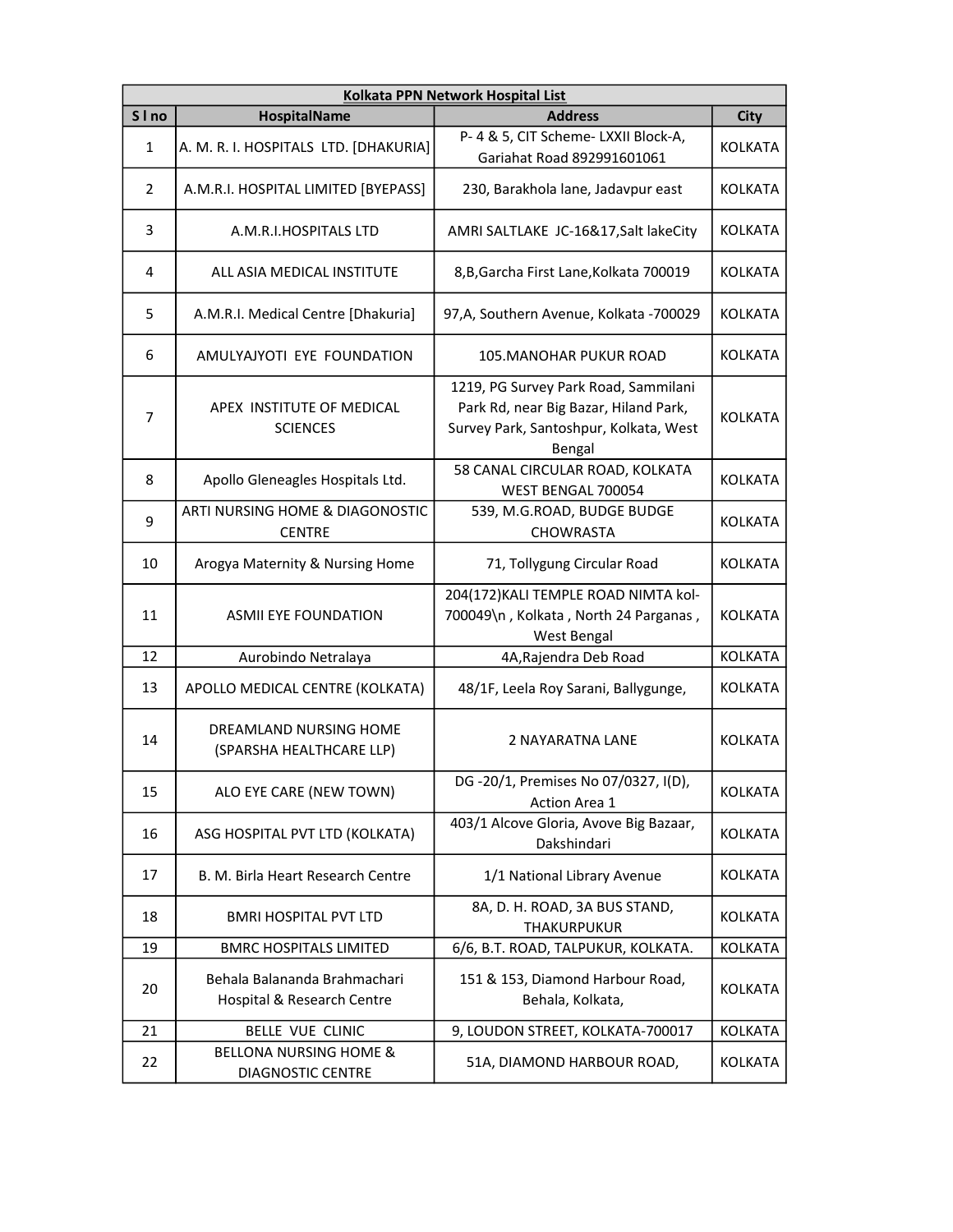| 23 | Bhattacharyya Orthopaedics & Rech.<br>Centre P.Ltd.                                                   | NARAYANPUR, P.O.: RAJARGHAT-<br>GOPALPUR, KOLKATA-                                                        | <b>KOLKATA</b> |
|----|-------------------------------------------------------------------------------------------------------|-----------------------------------------------------------------------------------------------------------|----------------|
| 24 | BINAYAK IMAGING AND DIAGNOSTIC<br>PRIVATE LIMITED                                                     | 59, KALICHARAN GHOSH ROAD, SINTHEE,<br><b>KOLKATA</b>                                                     | <b>KOLKATA</b> |
| 25 | <b>Bindu Basini Nursing Home</b>                                                                      | 76, MADHUSUDAN BANERJEE<br>ROAD, BIRATI                                                                   | <b>KOLKATA</b> |
| 26 | <b>BARRACKPORE CITY HOSPITAL PVT LTD</b>                                                              | 161(86) EAST GHOSH PARA ROAD<br><b>BARRACKPORE TITAGARH</b>                                               | KOLKATA        |
| 27 | Bhagirathi Neotia Woman & Child Care<br>Centre                                                        | Premises No 27-0327, Action Area 1d,<br>Street No 327, New Town,                                          | <b>KOLKATA</b> |
| 28 | <b>Baine Hospital</b>                                                                                 | 123/1 GOPAL LAL TAGORE ROAD,                                                                              | <b>KOLKATA</b> |
|    | THE CALCUTTA MEDICAL RESEARCH                                                                         | 7/2, Diamond Harbour Road, Alipore,                                                                       |                |
| 29 | <b>INSTITUTE</b>                                                                                      | Kolkata, West                                                                                             | KOLKATA        |
| 30 | CALCUTTA HEART CLINIC & HOSPITAL                                                                      | HC BLOCK- 4, SECTOR -3, SALTLAKE<br>,BIDHAN NAGAR                                                         | KOLKATA        |
| 31 | Calcutta Lions Netra Niketan                                                                          | 18/2/A/2, UDAY SANKAR<br>ARANI, GOLFGREEN                                                                 | <b>KOLKATA</b> |
| 32 | CANCER CENTRE WELFARE HOME AND<br>RECH. INSTITUTE (THAKURPUKUR)                                       | MAHATMA GANDHI ROAD,<br><b>THAKURPUKUR</b>                                                                | <b>KOLKATA</b> |
| 33 | CARE & CURE HOSPITAL [BARASAT]                                                                        | S.N.Road, Nabapally, Barasat, 24 Pgs (N)                                                                  | <b>KOLKATA</b> |
| 34 | <b>CHARNOCK HOSPITAL</b>                                                                              | JUNCTION OF VIP ROAD AND NEW TOWN<br>APPROACH ROAD, OP                                                    | KOLKATA        |
| 35 | CHARRING CROSS NURSING HOME PVT<br><b>LTD</b>                                                         | 2C, MOTILAL BASAK LANE                                                                                    | KOLKATA        |
|    | CALCUTTA EYE RESEARCH                                                                                 | (SUNETRA EYE CARE) 1050/1SURVEY                                                                           |                |
| 36 | <b>FOUNDATION</b>                                                                                     | PARK, SANTOSHPUR                                                                                          | KOLKATA        |
| 37 | CENTRE FOR SIGHT( AJC BOSE RD)                                                                        | 1A, A.J.C.BOSE ROAD                                                                                       | <b>KOLKATA</b> |
| 38 | CENTRE FOR SIGHT (MADHYAMGRAM)                                                                        | Shreegopal 106, (N) Near Madhyamgram<br>Crossing, Jessore Rd, Madhyamgram,<br>Kolkata, West Bengal 700129 | KOLKATA        |
| 39 | D M Hospital                                                                                          | 113 JAMES LONG SARANI                                                                                     | <b>KOLKATA</b> |
|    |                                                                                                       | 276, CANAL STREET, LAKE TOWN, NEAR                                                                        |                |
| 40 | DAFFODIL NURSING HOME [KOLKATA]                                                                       | VIP LAKE TOWN, Sreebhumi, 24 Pgs<br>North, West Bengal                                                    | <b>KOLKATA</b> |
|    |                                                                                                       |                                                                                                           | <b>KOLKATA</b> |
| 41 | DEBDOOT SEBAYAN                                                                                       | 51 CHARU AVENUE                                                                                           |                |
| 42 | DESUN HOSPITAL & HEART INSTITUTE (<br>A UNIT OF P N MEMORIAL NEURO<br>CENTRE & RESEARCH CENTRE P LTD) | DESAN MORE, E M BYPASS, KASBA<br><b>GOLPARK</b>                                                           | KOLKATA        |
| 43 | DEWAN MEDICARE                                                                                        | 48.AMBAGAN.B.T.ROAD                                                                                       | KOLKATA        |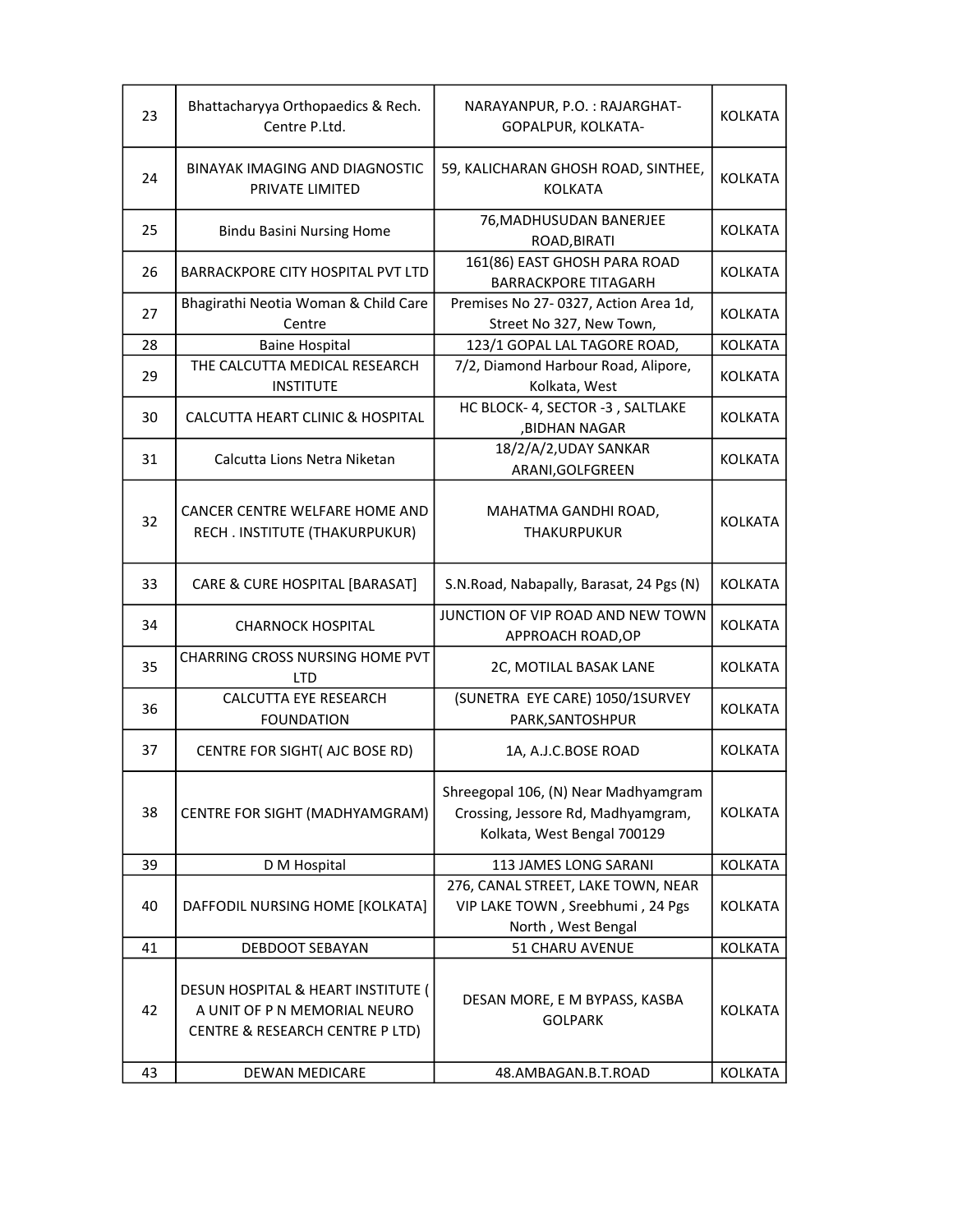| 44 | H M DIWAN EYE FOUNDATION                                          | 58, Bankim Mukherjee Sarani, Block C,<br>New Alipore, Kolkata, West Bengal                                  | KOLKATA        |
|----|-------------------------------------------------------------------|-------------------------------------------------------------------------------------------------------------|----------------|
| 45 | DISHA EYE HOSPITAL AND REASEARCH<br><b>CENTRE PRIVATE LIMITED</b> | 88(63A) Ghoshpara Road                                                                                      | <b>KOLKATA</b> |
| 46 | Divine Nursing Home Pvt Ltd.                                      | 11-A, Abinash Chandra Banerjee Lane<br>Beliaghata                                                           | <b>KOLKATA</b> |
| 47 | DR NIHAR MUNSI EYE FOUNDATION<br>(KOLKATA)                        | 1/3, DOVER PLACE                                                                                            | <b>KOLKATA</b> |
| 48 | DRISHTI EYE CARE CENTRE (Behala)                                  | 6, Narayan Roy RdMajher bari, SAKHER<br>BAZAR,                                                              | KOLKATA        |
| 49 | SENGUPTA HOSPITAL DEVELOPER AND<br>SOLUTION PVT. LTD.             | 4, HARI MOHAN DUTTA ROAD, KOLKATA                                                                           | <b>KOLKATA</b> |
| 50 | DISHA EYE HOSPITAL PVT. LTD.<br>[BAGUIHATI]                       | 17/201, RAGHUNATHPUR NORTH, OPP:<br><b>TEGHORIA MINI BUS</b>                                                | <b>KOLKATA</b> |
| 51 | DISHA EYE HOSPITALS PRIVATE LTD                                   | 277/4 B T ROAD                                                                                              | <b>KOLKATA</b> |
| 52 | DISHA EYE HOSPITAL (BEHALA)                                       | <b>620 DIAMOND HARBOUR ROAD</b>                                                                             | <b>KOLKATA</b> |
| 53 | DISHA EYE HOSPITAL [GARIAHAT]                                     | 169, Rashbehari Avenue, Gariahat, Kolkata                                                                   | <b>KOLKATA</b> |
| 54 | DISHA EYE HOSPITALS (BARASAT)                                     | 1090, KRISHNANAGAR RD NH 34, 11 NO<br>RLY GATE, BARASAT                                                     | <b>KOLKATA</b> |
| 55 | Dr. B. K. Memorial Hospital                                       | 75, Madhusudan Banerjee Road, Nimta,                                                                        | <b>KOLKATA</b> |
| 56 | DR S S CHATTERJEE HEART CENTRE                                    | 11/5 DR BIRESH GUHA STREET                                                                                  | <b>KOLKATA</b> |
| 57 | DR AGARWALS HEALTH CARE LIMITED<br>(KOLKATA)                      | RENE TOWER, 1st Floor, Plot No. - AA-1,<br>1842, Rajdanga Main Road. Kasba., E.K.T,<br>Kolkata, West Bengal | <b>KOLKATA</b> |
| 58 | <b>GENESIS HOSPITAL</b>                                           | 1470, Rajdanga Main Road, NEAR KASBA<br>GOLPARK                                                             | <b>KOLKATA</b> |
| 59 | ECO HOSPITAL & DIAGNOSTICS                                        | 111/1, JESSORE ROAD, BARASAT                                                                                | <b>KOLKATA</b> |
| 60 | Ekbalpur Nursing Home Pvt Ltd.                                    | 9, Ibrahim Road                                                                                             | <b>KOLKATA</b> |
| 61 | ESKAG SANJEEVANI                                                  | P-48, KSHIROD VIDYAVINOD AVENUE,<br>BAGHBAZAR, GRISH                                                        | <b>KOLKATA</b> |
| 62 | EYE CARE & RESEARCH CENTRE                                        | 12A, DR.BIRESH GUHA STREET, KOLKATA-<br>700017                                                              | KOLKATA        |
| 63 | EYE CARE NURSING HOME(KOLKATA)                                    | A/13 AMARABATI, SODEPUR                                                                                     | KOLKATA        |
| 64 | Fortis Hospital & Kidney Institute                                | 111-A, Rashbehari Avenue, Kolkata,<br>Kolkata, West Bengal                                                  | KOLKATA        |
| 65 | FORTIS MEDICAL CENTRE (KOLKATA)                                   | 2/7, Sarat Bose Road                                                                                        | <b>KOLKATA</b> |
| 66 | FORTIS HOSPITAL LTD.                                              | 730, ANANDAPUR, E.M.BYPASS ROAD,<br><b>KOLKATA</b>                                                          | <b>KOLKATA</b> |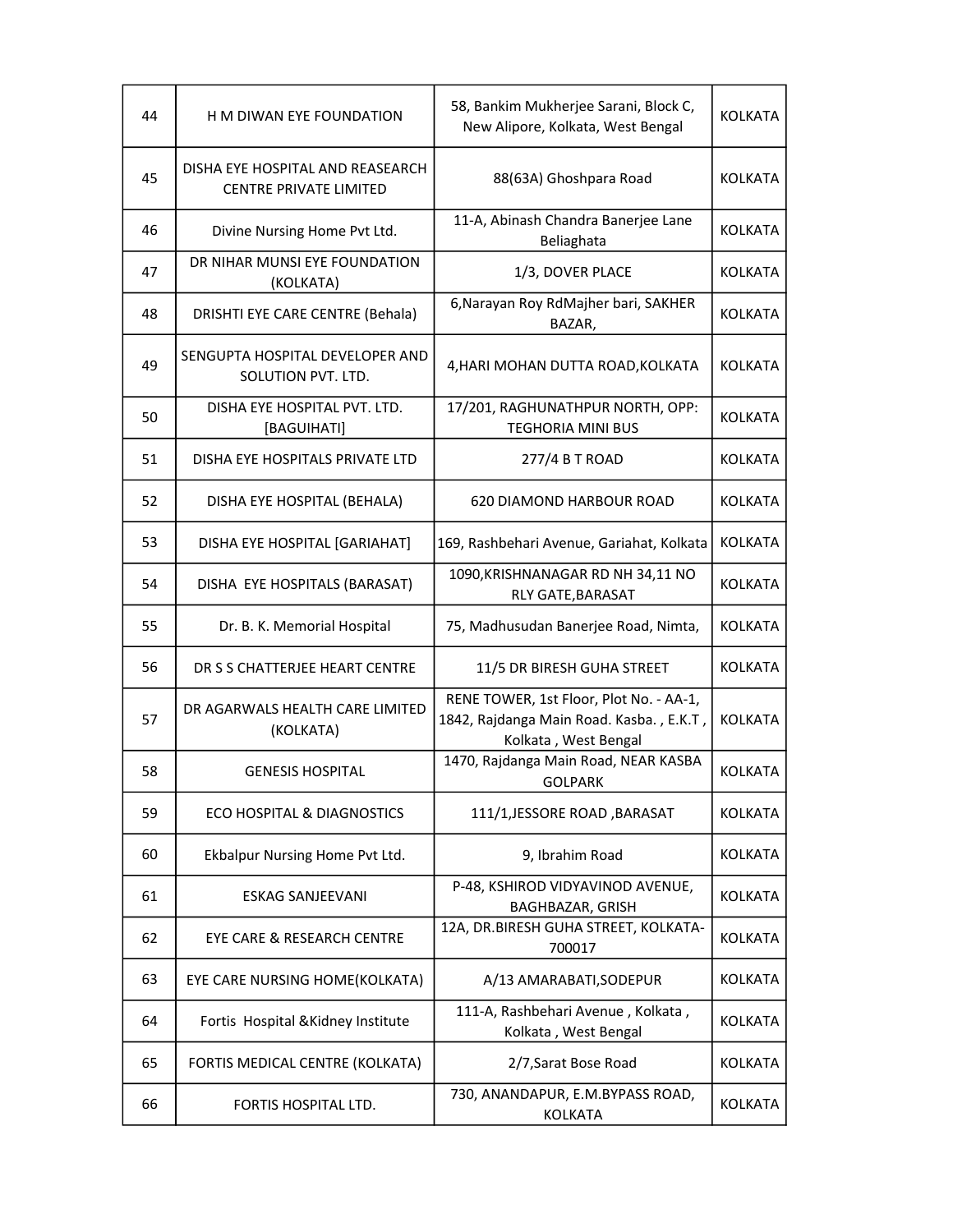| 67 | GD Hospital & Diabetes Institute                                         | 139 A LENIN SARANI,<br>KOLKATAKOLKATA700013WEST BENGA                                 | <b>KOLKATA</b> |
|----|--------------------------------------------------------------------------|---------------------------------------------------------------------------------------|----------------|
| 68 | <b>GREENVIEW NURSING HOME</b><br>(SODEPUR)                               | DHANKAL, PANIHATI, BT ROAD, SODEPUR<br>KOLKATA700114                                  | <b>KOLKATA</b> |
| 69 | Health Care & Research Centre                                            | 21, Prannath Pandit Street                                                            | <b>KOLKATA</b> |
| 70 | HEALTH CURE NURSING HOME [LAKE<br>TOWN]                                  | BLOCK A, PLAT NO 677 LAKE TOWN                                                        | <b>KOLKATA</b> |
| 71 | Hindustan Health Point [GARIA]                                           | 2406, GARIA MAIN ROAD                                                                 | <b>KOLKATA</b> |
| 72 | ILS HOSPITALS DUMDUM                                                     | 1 KHUDIRAM BOSE SARANI                                                                | <b>KOLKATA</b> |
| 73 | HCG EKO CANCER CENTRE                                                    | PLOT NO DG 4 PREMISES 03 358 NR DPS<br><b>NEW TOWN</b>                                | <b>KOLKATA</b> |
| 74 | <b>ILS HOSPITAL</b>                                                      | Jeewansatya DD- 6, Salt Lake City Sector -1                                           | <b>KOLKATA</b> |
| 75 | IMPLANTS BETTER SIGHT CENTRE PVT<br><b>LTD</b>                           | 13A.COLONE BISWAS ROAD                                                                | <b>KOLKATA</b> |
| 76 | INSTITUTE OF NEUROSCIENCES                                               | 185/1 A J C BOSE ROAD                                                                 | <b>KOLKATA</b> |
| 77 | <b>IRIS HOSPITAL</b>                                                     | 82/1, RAJA S. C. MULLICK ROAD, KOLKATA                                                | <b>KOLKATA</b> |
| 78 | JAMES LONG CLINIC (P) LIMITED                                            | 33, JAMES LONG SARANI                                                                 | <b>KOLKATA</b> |
| 79 | JAGANNATH GUPTA INSTITUTE OF<br>MEDICAL SCIENCE AND HOSPITAL             | KP Mondal Road, Buita, Budge Budge,<br>Kolkata, West                                  | <b>KOLKATA</b> |
| 80 | <b>JOINT &amp; BONE CARE HOSPITAL</b>                                    | DD-35, 2nd Avenue, DD Block, Sector 1,<br>Bidhannagar, Kolkata, West Bengal<br>700064 | <b>KOLKATA</b> |
| 81 | K P C MEDICAL COLLAGE & HOSPITAL<br>(KOLKATA)                            | 1F, RAJA S.C. MALLICK ROAD.                                                           | <b>KOLKATA</b> |
| 82 | Kasturi Medical Research Centre (P) Ltd<br>(KOLKATA)                     | 3A, BUS STAND, DIAMOND HARBOUR<br>ROAD, P.O.#JOKA, 24 Par                             | <b>KOLKATA</b> |
| 83 | KOTHARI MEDICAL CENTRE                                                   | 8/3, Alipore Road,                                                                    | <b>KOLKATA</b> |
| 84 | KUMAR SURGICAL & LAPAROSCOPIC<br><b>CLINIC</b>                           | 348/47, Netaji Subash Chandra Bose Road                                               | <b>KOLKATA</b> |
| 85 | Kasturi Das Memorial Super Speciality<br>Hospital (Dishari Health Point) | Mollargate Hospital Road, Santoshpur<br>Govt Colony, Sanpa, Santoshpur,               | <b>KOLKATA</b> |
| 86 | LIFE LINE NURSING HOME                                                   | 4A, WOOD STREET, KOLKATA                                                              | <b>KOLKATA</b> |
| 87 | LOTUS HOSPITAL (RAJARHAT)                                                | KANJIAL PARA INDIRA NAGAR, RAJARHAT                                                   | <b>KOLKATA</b> |
| 88 | M B NURSING HOME PVT. LTD. [PARK<br>CIRCUS]                              | 55B/1 DILKHUSHA STREET                                                                | <b>KOLKATA</b> |
| 89 | Mediview Nursing Home Pvt. Ltd.                                          | 74, BROAD STREET, NEAR LOHAPOOL                                                       | <b>KOLKATA</b> |
| 90 | MEDICA SUPERSPECIALTY HOSPITAL<br>[KOLKATA]                              | 127 MUKUNDAPUR,E M BYE PASS                                                           | <b>KOLKATA</b> |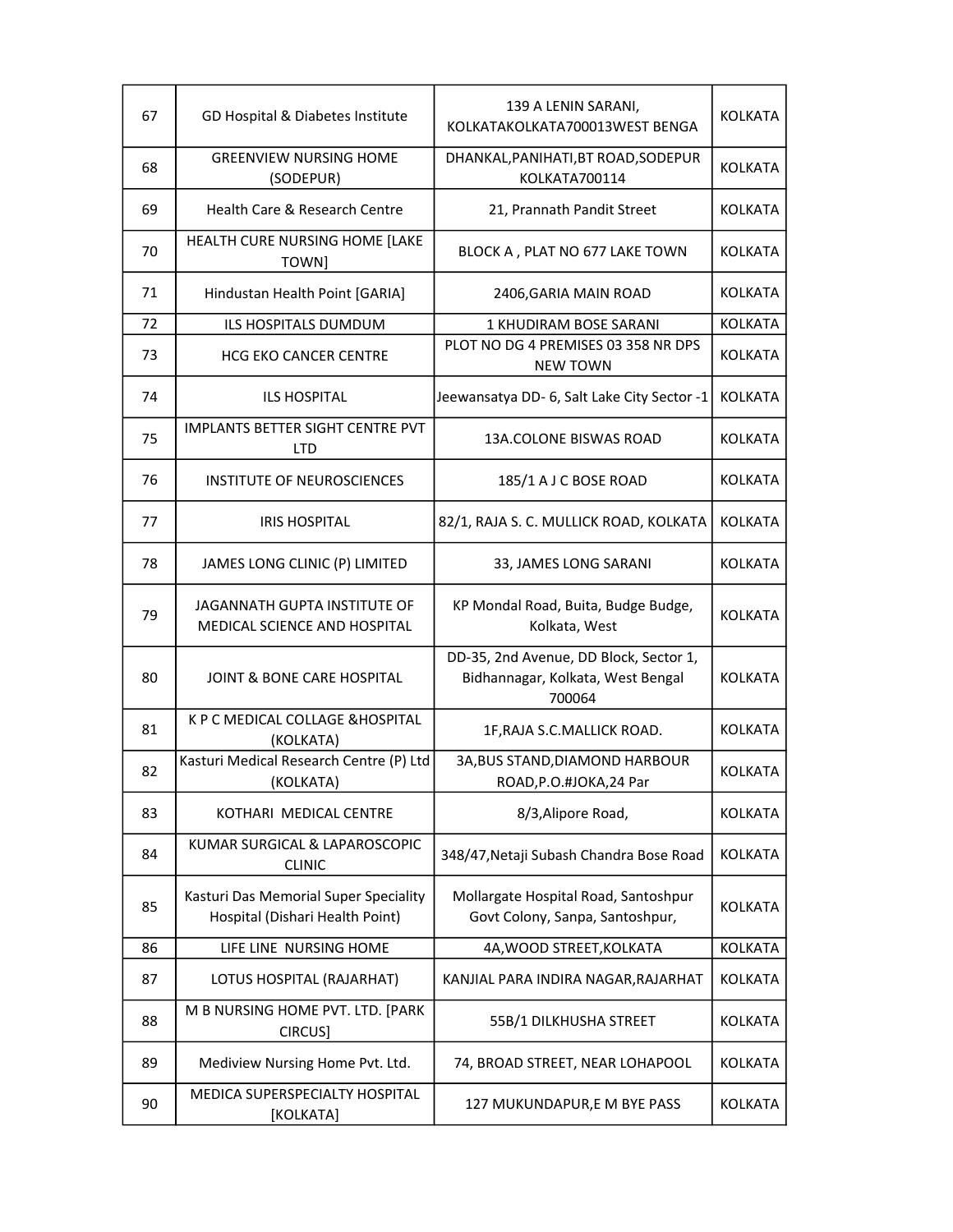| 91  | SANKARA NETHRALAYA [KOLKATA]                                | SANKARA NETHRALAYA, 147,                                            | <b>KOLKATA</b> |
|-----|-------------------------------------------------------------|---------------------------------------------------------------------|----------------|
|     |                                                             | MUKUNDAPUR, E.M. BYPASS, K                                          |                |
| 92  | MEGACITY NURSING HOME (P) LTD                               | 12, JESSORE ROAD CHAMPADALI BARASAT                                 | <b>KOLKATA</b> |
|     |                                                             | NORTH 24 PARGA                                                      |                |
| 93  | Mission of Mercy Hospital & Research<br>Centre              | 125/1, PARK STREET, KOLKATA-700017                                  | <b>KOLKATA</b> |
| 94  | Microlap                                                    | 24 Bipin Pal Road                                                   | <b>KOLKATA</b> |
| 95  | Midland Nursing Home Pvt Ltd                                | 33, Anupama Road                                                    | <b>KOLKATA</b> |
| 96  | MOHAN CLINIC (KOLKATA)                                      | 46, LAKE TEMPLE ROAD                                                | <b>KOLKATA</b> |
| 97  | MOTHER NURSING HOME                                         | 52, SUKANTA NAGAR, 3RD                                              | <b>KOLKATA</b> |
|     | [SUKANTANAGAR]                                              | SARANI, MADHYAMGRAM                                                 |                |
| 98  | NABAJIBAN HOSPITAL PVT LTD<br>(KOLKATA)                     | 5, SHIBDAS BHADURI STREET, KOLKATA                                  | <b>KOLKATA</b> |
| 99  | NARAYANA HRUDAYALAYA HOSPITAL<br>(RNT)                      | 124 MUKUNDAPUR, E.M. BYPASS,                                        | <b>KOLKATA</b> |
| 100 | NH RABINDRANATH TAGORE SURGICAL<br>CENTRE (KOLKATA)         | D - 52, SAMMILANI PARK, KOLKATA                                     | <b>KOLKATA</b> |
| 101 | Manipal Hospital (Salt Lake)                                | BLOCK - IB, 193 SEC - III SALTLAKE CITY                             | <b>KOLKATA</b> |
| 102 | NAYAN JYOTI EYE CARE CENTRE                                 | 9 JESSORE RD                                                        | <b>KOLKATA</b> |
| 103 | NEW AVENUE NURSING HOME                                     | NEW TOWN, LOKENATHPARK, JHOWTALA,<br>KOLKATA-700157                 | <b>KOLKATA</b> |
| 104 | New Life Nursing Home (Kolkata)                             | Saha Bagan, Rajarhat Road, Kol-59                                   | <b>KOLKATA</b> |
| 105 | NEW TOWN NURSING HOME                                       | RAJARHAT ROAD TILJALA                                               | <b>KOLKATA</b> |
| 106 | NORTH CITY HOSPITAL (Bagmari RD)                            | 73, Bagmari Road                                                    | <b>KOLKATA</b> |
| 107 | NARAYANA MULTISPECIALITY<br><b>HOSPITAL (BARASAT)</b>       | 78, Jessore Road, Barasat, North 24<br>Parganas, West Bengal        | <b>KOLKATA</b> |
| 108 | NEHRU MEMORIAL TECHNO GLOBAL<br><b>HOSPITAL</b>             | <b>6 BARAST RD LALKUTHI BARRACKPORE</b>                             | <b>KOLKATA</b> |
| 109 | NETRADEEP KHAN EYE CARE PVT LTD                             | 47, DIAMOND HARBOUR ROAD, SAKHER<br><b>BAZAR</b>                    | <b>KOLKATA</b> |
| 110 | <b>NETAJI SUBHAS CHANDRA BOSE</b><br><b>CANCER HOSPITAL</b> | 3081, Nayabad Ave, New Garia, Pancha<br>Sayar, Kolkata, West Bengal | <b>KOLKATA</b> |
| 111 | NARAYAN MEMORIAL HOSPITAL                                   | 601 Diamond Harbour Road near, Manton,<br>Behala,                   | <b>KOLKATA</b> |
| 112 | OHIO CARDIOLOGY ASSOCIATES INDIA<br>PVT. LTD                | PLOT NO - DG6, NEWTOWN, RAJARHAT                                    | <b>KOLKATA</b> |
| 113 | PANACEA NURSING HOME                                        | 32, BARASAT ROAD, NEAR 15 NO. RAIL<br>GATE                          | <b>KOLKATA</b> |
| 114 | PARK CLINIC [KOLKATA]                                       | 4, GORKY TERRACE                                                    | <b>KOLKATA</b> |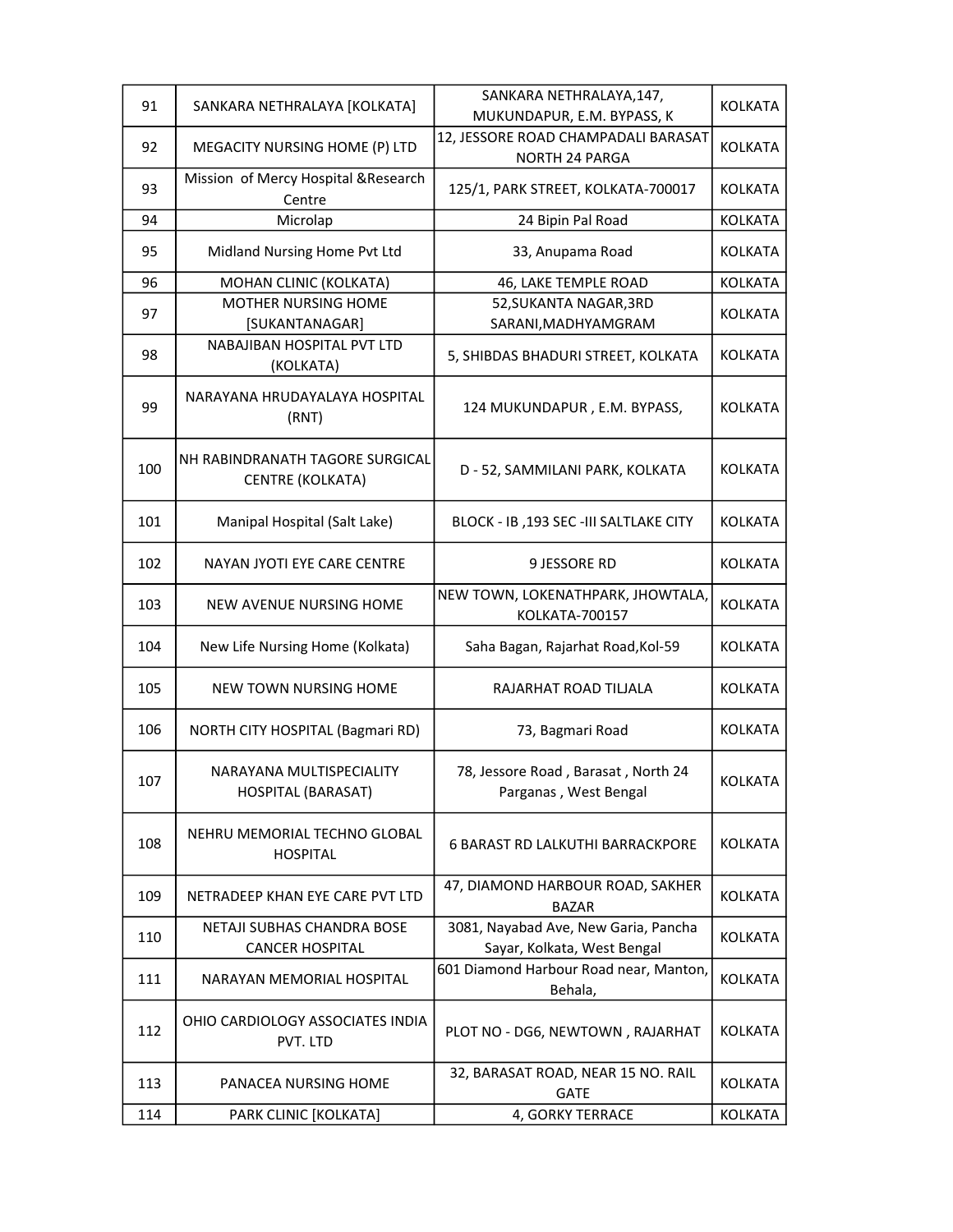|     | PEERLESS HOSPITAL CITY DIAGNOSTIC                     | 223, CR AVENUE (NEAR GIRISH PARK                                                                 |                |
|-----|-------------------------------------------------------|--------------------------------------------------------------------------------------------------|----------------|
| 115 | <b>CENTRE</b>                                         | <b>METRO STN)</b>                                                                                | <b>KOLKATA</b> |
| 116 | Peerless Hospital & B.K. Roy Research<br>Centre       | 360, Panchasayar, kolkata                                                                        | <b>KOLKATA</b> |
| 117 | Phoenix Hospital & Diagnostic Centre<br>Pvt.Ltd.      | 2, Motilal Colony, Nirmal Sengupta Sarani                                                        | <b>KOLKATA</b> |
| 118 | POORVA EYE CARE                                       | 72 HEMCHANDRA NASKAR ROAD                                                                        | <b>KOLKATA</b> |
| 119 | PRIYAMVADA BIRLA ARAVIND EYE<br>HOSPITAL (KOLKATA)    | 10, LOUDON STREET, U.N. BRAHMACHARI<br><b>STREET</b>                                             | <b>KOLKATA</b> |
| 120 | <b>PROBAL EYE INSTITUTE</b>                           | 34 SATISH MUKHERJEE ROAD KOLKATA                                                                 | <b>KOLKATA</b> |
| 121 | PROVA EYE FOUNDATION                                  | 66/1/1 & 2 S N BANERJEE ROAD<br>,BARRACKPORE                                                     | <b>KOLKATA</b> |
| 122 | PARKVIEW SUPERSPECIALITY HOSPITAL                     | HB 36-A/4 & HB 36-A/5/1, HB BLOCK,<br>SALTLAKE, Bidhan Nagar IB Market,<br>Saltlake, West Bengal | <b>KOLKATA</b> |
| 123 | R.G. SCIENTIFIC ENTERPRISES LTD<br>(GARIHAT)          | 33, GARIAHAT ROAD (SOUTH) JODHPUR<br>PARK                                                        | <b>KOLKATA</b> |
| 124 | <b>RSV HOSPITAL</b>                                   | 40, DESHPRANSASHMAL ROAD, KOLKATA-<br>33                                                         | <b>KOLKATA</b> |
| 125 | RED PLUS NURSING HOME                                 | 22, Baghajatin Station Rd, Baghajatin<br>Place, West Rajapur, Baghajatin Colony,                 | <b>KOLKATA</b> |
| 126 | REMEDY HOSPITAL (GARIA)                               | GARIA STATION ROAD, KALITALA, NEAR<br>PRANAB NAGAR MET                                           | <b>KOLKATA</b> |
| 127 | RENAISSANCE HOSPITAL PVT.LTD                          | NAZRUL ISLAM AVENUE (VIP ROAD)<br><b>TEGHORIA KOLKATA-70</b>                                     | <b>KOLKATA</b> |
| 128 | RENUKA EYE INSTITUTE                                  | 25/3 JESSORE ROAD                                                                                | <b>KOLKATA</b> |
| 129 | <b>Revive Nursing Home</b>                            | Baguiati, Baguipara, ASWNI NAGAR                                                                 | <b>KOLKATA</b> |
| 130 | ROTARY NARAYANA NETRALAYA [SALT<br>LAKE]              | CN-5, SECTOR-V, SALT LAKE                                                                        | <b>KOLKATA</b> |
| 131 | RUBY GENERAL HOSPITAL [KOLKATA]                       | KASBA GOLPARK, E.M. BYPASS                                                                       | <b>KOLKATA</b> |
| 132 | ROTARY NARAYAN NETRALAYA<br>(DUMDUM)                  | 87 DUMDUM ROAD                                                                                   | <b>KOLKATA</b> |
| 133 | S V S MARAWARI HOSPITAL (KOLKATA)                     | 118 RAJA RAMMOHAN ROY SARANI                                                                     | <b>KOLKATA</b> |
| 134 | SAHID KHUDIRAM BOSE HOSPITAL                          | 12, B.T.ROAD, RATHTALA, BELGHARIA                                                                | <b>KOLKATA</b> |
| 135 | Salt Lake City Medical Centre &<br>Research Institute | DD 10 Sector 1                                                                                   | <b>KOLKATA</b> |
| 136 | Salt Lake EYE FOUNDATION                              | IA-173, Saltlake Sec-III                                                                         | <b>KOLKATA</b> |
| 137 | SAMARITAN CLINIC (P) LTD.                             | 4, RAY MANSION, ELIGN<br>ROAD, (10/4D, LATA LAJPAT RAI SA                                        | <b>KOLKATA</b> |
| 138 | SANA NURSING HOME                                     | 5/1A, NURULLA DOCTOR LANE, KOLKATA-<br>700017                                                    | <b>KOLKATA</b> |